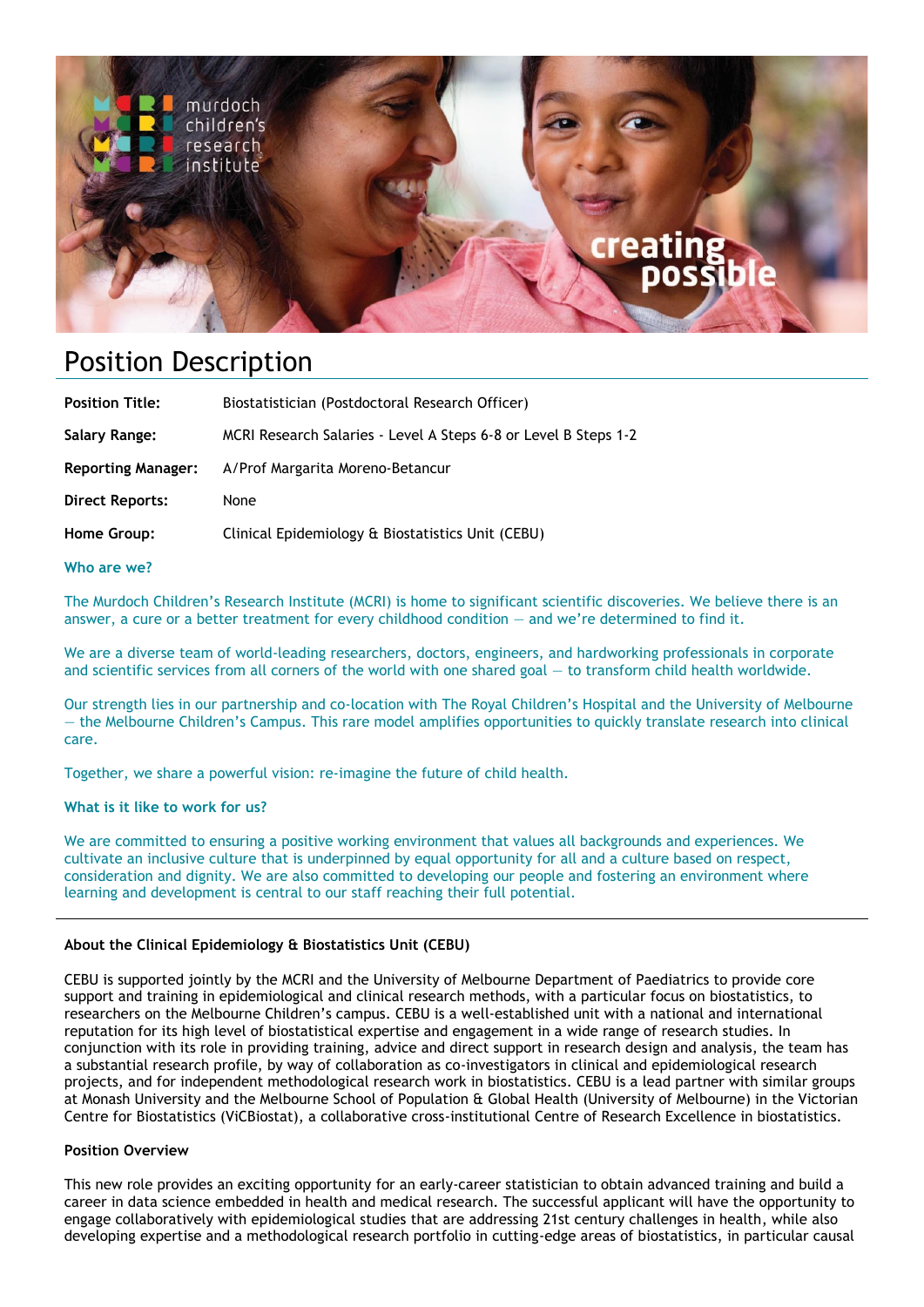inference methods. The appointee will not only work closely with researchers at the MCRI, but also with colleagues in the broader Victorian Centre for Biostatistics (ViCBiostat), within which CEBU is a leading partner. The appointee will contribute to both methodological and collaborative research in the areas described below, and also to teaching and training activities, in particular to the coordination and delivery of our short course training program.

### *Causal inference methods research*

We have a growing team of researchers specialising in causal inference, in particular leading ground-breaking work in the areas of mediation analysis, missing data and causal machine learning. Given that the ultimate goal of medical and health research is to improve patient outcomes and population health, an overwhelming majority of clinical and public health research studies ask "causal" questions, which they might only be able to answer using observational data. Causal inference thinking and methods are not only important in the analysis of observational data (cohort studies, administrative data, registry data, etc) but also in the analysis of clinical trials. The appointee will develop expertise in causal inference through methodological research that is informed by and will feed directly into their collaborative research work.

## *Collaborative research*

The MCRI is home to various major data initiatives, including the LifeCourse platform, which hosts over 30 longitudinal cohorts, and the hospital's electronic medical records (EMR) system. These and other data are being used by research groups to address key questions in child and adolescent health. The candidate will provide support and develop collaborations with a wide range of researchers across the Melbourne Children's campus, and in particular closely engage with emerging collaborative partners in areas such as:

- Population Allergy: Studying why food allergy develops, and why some children outgrow their food allergies while others have lifelong disease.
- Socio-biological Epidemiology: Examining how social forces and exposures become embedded to influence health and health inequities throughout the lifecourse.
- Paediatric Oral Health: Understanding oral health and disease across the life course.
- Inflammatory Origins: Understanding the role of paediatric infection and inflammation in cardiovascular disease and other 'adult' diseases.
- Intergenerational Health: Investigating the role of maternal health and family environment in children's and young people's health and wellbeing

The candidate will collaborate with some (but not all) of these groups, working closely in the provision of statistical support to the respective research teams that include senior investigators, postdoctoral fellows, research assistants and doctoral/other students.The appointee will be expected to provide high-level statistical support throughout the planning, conduct and analysis of research studies.

#### **Key Accountabilities**

#### *Research*

- Contribute to collaborative applied research output, including provide guidance on, modify and implement existing statistical methods for application to epidemiological data.
- Conduct methodological research, including the development and evaluation of statistical methods through a combination of theoretical work, computer simulation studies and critically evaluated case studies.
- Read, interpret and synthesise recent statistical/methodological literature in specific areas.
- Lead (a small number of) and contribute to (a much larger number of) scientific manuscripts based on the methodological and substantive research work respectively.
- Contribute to the development of grant applications in both methodological and substantive epidemiological and clinical research.

#### *Engagement in CEBU Teaching & Training*

- Contribute to coordinating and delivering our short course training program, which may include preparing and delivering occasional lectures and tutorials and computer-based training.
- Provide supervision and assistance on research methods to undergraduate and postgraduate students.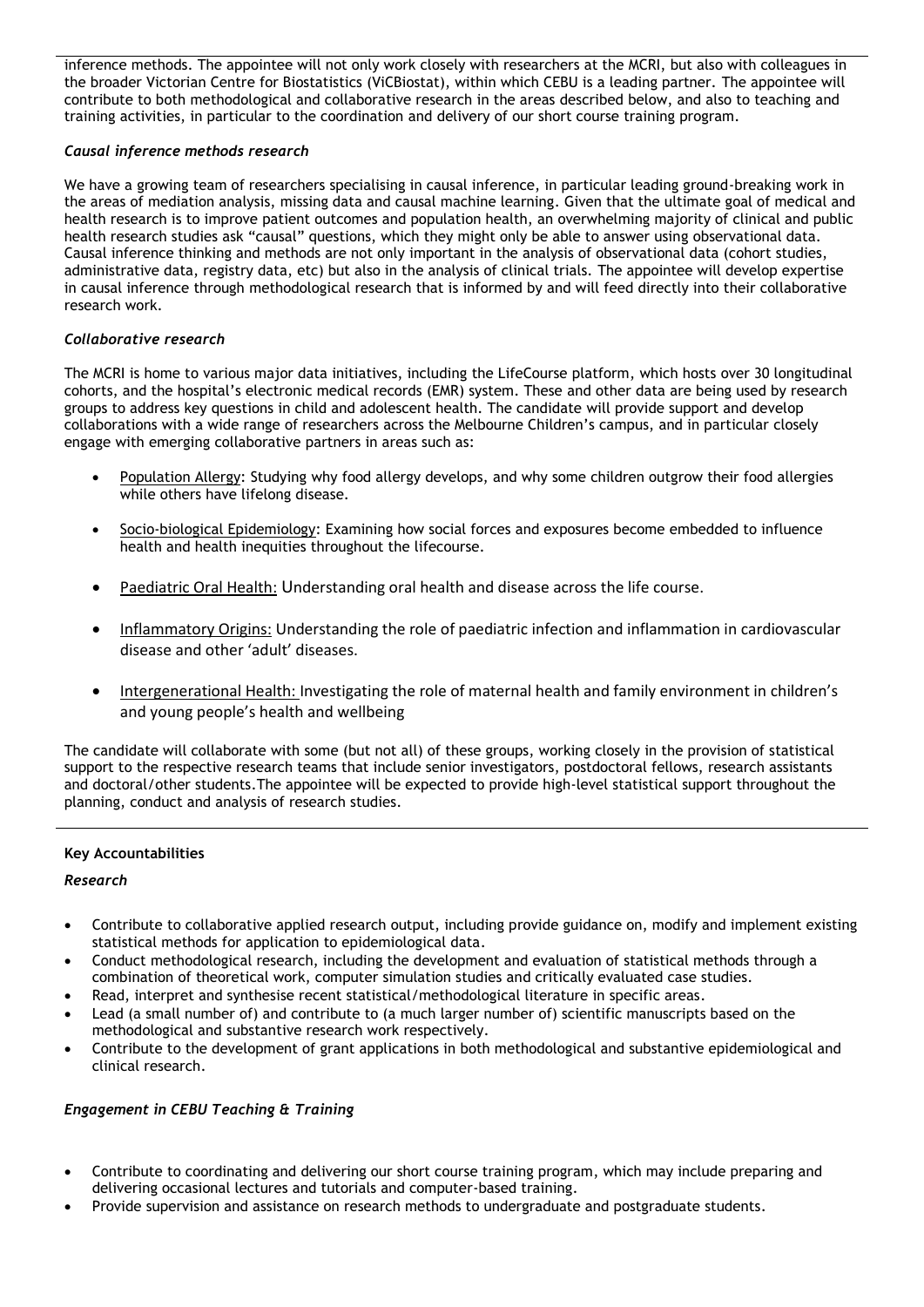#### *Support and knowledge transfer*

• With minimal supervision contribute to and advise researchers in best practice in data management and statistical analysis.

## *Leadership and Management*

- Demonstrate leadership capabilities in providing statistical support, and developing and addressing methodological research questions.
- Co-supervise, or where appropriate supervise, honours or postgraduate research projects and students in both biostatistics and applied research.
- Generate creative solutions to new and existing problems by demonstrating initiative relative to the position
- Undertake professional development activities.

## *Contribution to Scientific Community and MCRI*

- Become involved in the promotion of research links with outside bodies.
- Contribute to the research culture of the group and campus through attendance at meetings, and/or membership of a limited number of committees relevant to the group's research outputs.
- Participate and occasionally deliver presentations at internal and external conferences and other fora.
- Conduct ethical research at the highest level of integrity and in line with the Australian Code for Responsible Conduct of Research and MCRI policies.
- Conduct research activities in alignment with the strategic direction of the Institute.
- Be engaged in the campus culture including professional development activities, membership of campus committees and contributing to/attending internal/external campus conferences and seminars.

## **Selection Criteria**

## **Essential**

- A PhD in biostatistics, statistics or closely related discipline.
- Strong understanding of and technical competence with complex statistical models and methods.
- Experience in programming for data manipulation and analysis in a statistical package with a flexible language such as Stata or R.
- Record of publication of (or demonstrated capacity to contribute to) peer-reviewed scientific articles in both methodological and substantive research.
- Excellent communication skills both written and verbal.
- Aptitude and enthusiasm for supervision of research students.
- Demonstrated ability to work independently and collaboratively to achieve project goals and meet agreed deadlines.

## **For appointment at Level B:**

- At least 3 years postdoctoral or equivalent research experience (relative to opportunity) and appropriate level of expertise gained from a combination of experience, training or professional accreditation.
- Building a reputation as a successful researcher with the potential to be competitive for grant funding.

## **Desirable**

- Experience in collaborative research involving the application of statistics in health research, preferably with experience in epidemiological concepts and methods.
- Experience in modern methods for longitudinal studies (causal inference, methods for handling missing data etc.).

## **Conditions of Employment**

- Working with Children & National Police Clearance (if appointed) in compliance with the Victorian Governments Child Safety Standards.
- The right to reside and work in Australia and you meeting any applicable visa conditions.